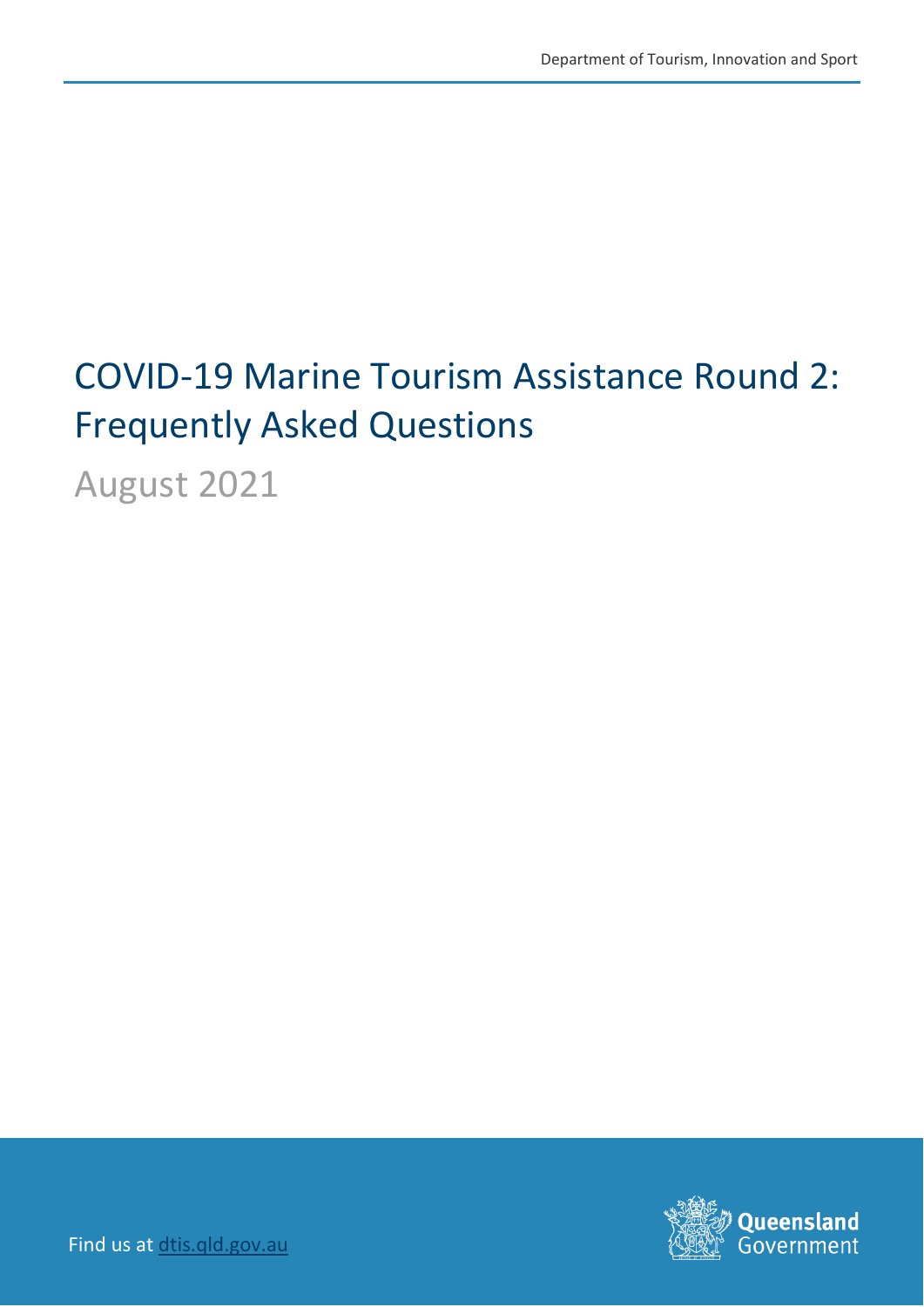### General

**Why has the Queensland Government launched the COVID-19 Marine Tourism Assistance Scheme Round 2?** Queensland's tourism and events industry has been considerably impacted by the COVID-19 pandemic.

The COVID-19 Marine Tourism Assistance Scheme Round 2 (the Program) is part of the Queensland Government's \$47.75 million Tourism and Hospitality Sector COVID-19 Lockdown Support package. This package will deliver immediate benefits and provide cash flow relief to help tourism and events businesses to survive and revive.

The Program supports marine tourism businesses that have suffered losses of income as a result of the impacts of COVID-19 travel restrictions. The Program is designed to assist eligible applicants by offsetting the cost of berthing fees at privately-owned or privately-operated marinas in eligible local government areas of Bundaberg, Burdekin, Cairns, Cassowary Coast, Cook, Douglas, Fraser Coast, Gladstone, Hinchinbrook, Isaac, Livingstone, Mackay, Townsville and Whitsunday.

## Applying

#### **How do I apply?**

Applicants are required to complete an online application form available at th[e Department of Tourism, Innovation](https://www.dtis.qld.gov.au/our-work/covid-19-marine-tourism-rebate)  [and Sport](https://www.dtis.qld.gov.au/our-work/covid-19-marine-tourism-rebate) (DTIS).

The guidelines and frequently asked questions are available at **Department of Tourism, Innovation and Sport**.

In preparation of completing their application form, applicants should familiarise themselves with the Program guidelines.

The Queensland Rural and Industry Development Authority (QRIDA) is administering the Program on behalf DTIS.

#### **Who can apply?**

The Program is open to eligible marine tourism businesses towards the cost of offsetting berthing fees at privatelyowned or privately-operated marinas in eligible local government areas from 1 July 2021 to 30 June 2022. Marine tourism businesses must demonstrate they have suffered a loss of income due to the impacts of COVID-19.

The marine tourism business must be headquartered in Queensland.

#### **What is the closing date for applying?**

The Program will close once all funding has been fully allocated. Applications will be processed on a first come, first serve basis, and therefore not all applications may be successful.

#### **How much will be paid?**

The Program will be up to a maximum of \$20,000 (excluding GST) per applicant.

#### **Can I amend my application after submission?**

No, but you must advise QRIDA of any changes that are likely to affect your eligibility.

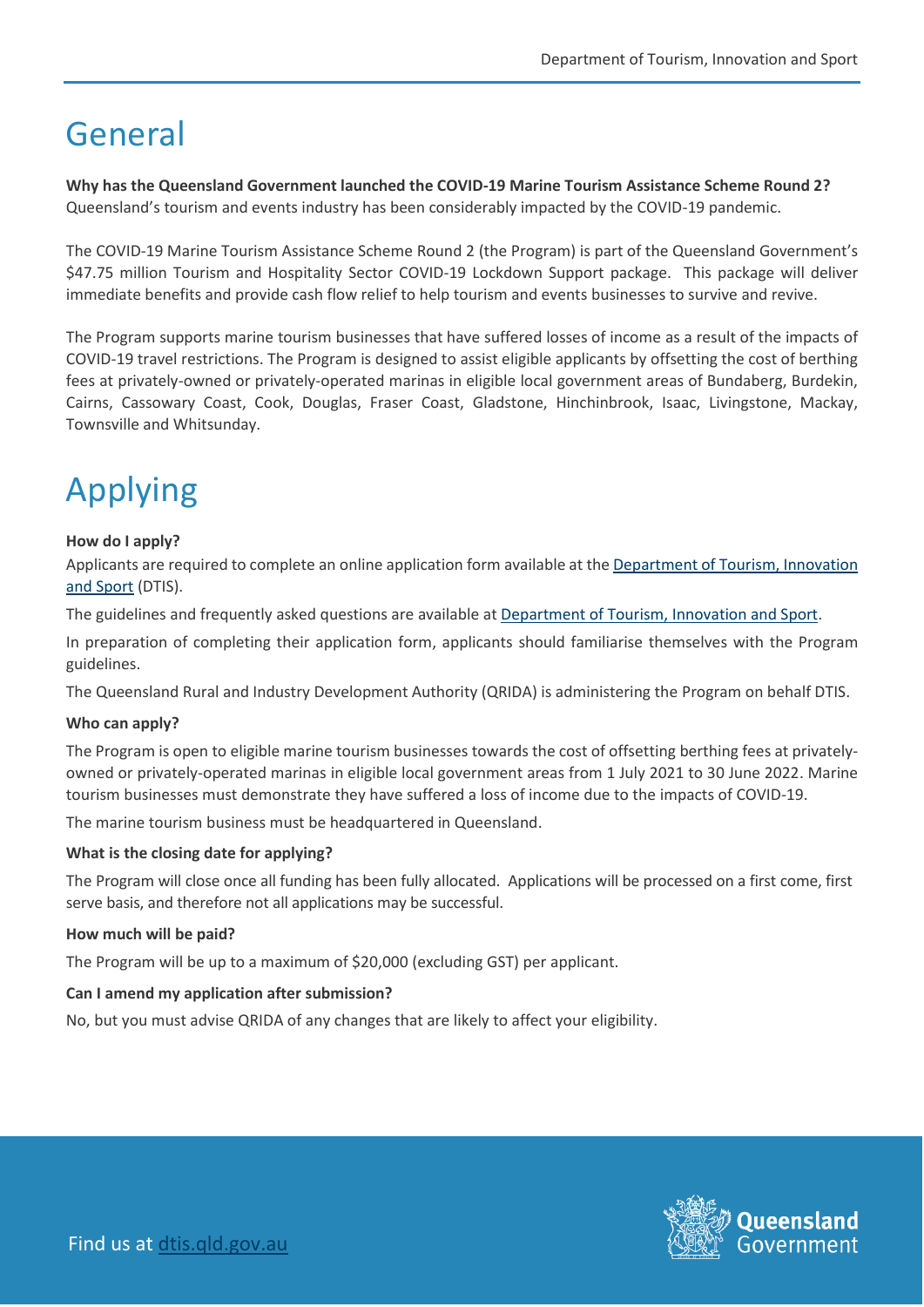#### **Can I submit more than one application?**

No. Multiple applications will not be accepted from one applicant.

#### **Can my business advisor apply under the Program on my behalf with my permission?**

Yes. Your business advisor or another party may submit an application with your consent.

#### **When will I find out if my application is successful?**

All applicants will receive formal notification of the outcome of the application at the earliest possible time. However, please note that this stage involves a detailed assessment and due diligence process. Successful applicants will receive an approval letter confirming the terms and conditions of funding.

After approval, applicants or privately-owned or privately-operated marinas will receive 100 per cent of the eligible funding amount.

#### **Can I submit my application before I have gathered all my evidence to hold my place in line?**

No. You must submit a completed application, which includes all supporting evidence as requested in the application form, in order to be considered under the Program.

#### **What happens to the information I supplied in my application?**

The application form for the Program contains specific information on how personal information will be collected, used, and disclosed. Applicants should note that broad details of successful proposals, agreed outcomes, progress and the level of funding awarded may be published by the Queensland Government.

Some information may be used to promote funded activities. Personal information will not be disclosed to any other third party without consent, unless required by law or for the purposes of *Information Privacy Act 2009*. The provisions of the *Right to Information Act 2009* apply to documents in the possession of the Queensland Government.

### **Eligibility**

#### **What is an eligible marine tourism business?**

For a business to be considered an eligible marine tourism business to receive funding under the Program, it must meet all of the following criteria:

- have an established marine tourism business that includes the use of at least one commercial vessel utilising a berth at a privately-owned or privately-operated marina in eligible local government areas, as at 1 April 2021
- have a valid Australian Business Number (ABN) as at 1 April 2021
- be registered for GST
- have an annual turnover of more than \$75,000 during the 2018-19, 2919-20 or 2020-21 financial years (businesses that have recently started can provide financial records to show they will reasonably meet this turnover requirement in the 2021-22 financial year)
- have experienced a loss of income since 1 April 2021 as a result of the impact of COVID-19 travel restrictions
- employ at least 1 full time equivalent employees as at 1 April 2021
- not be insolvent or have owners or directors that are an undischarged bankrupt

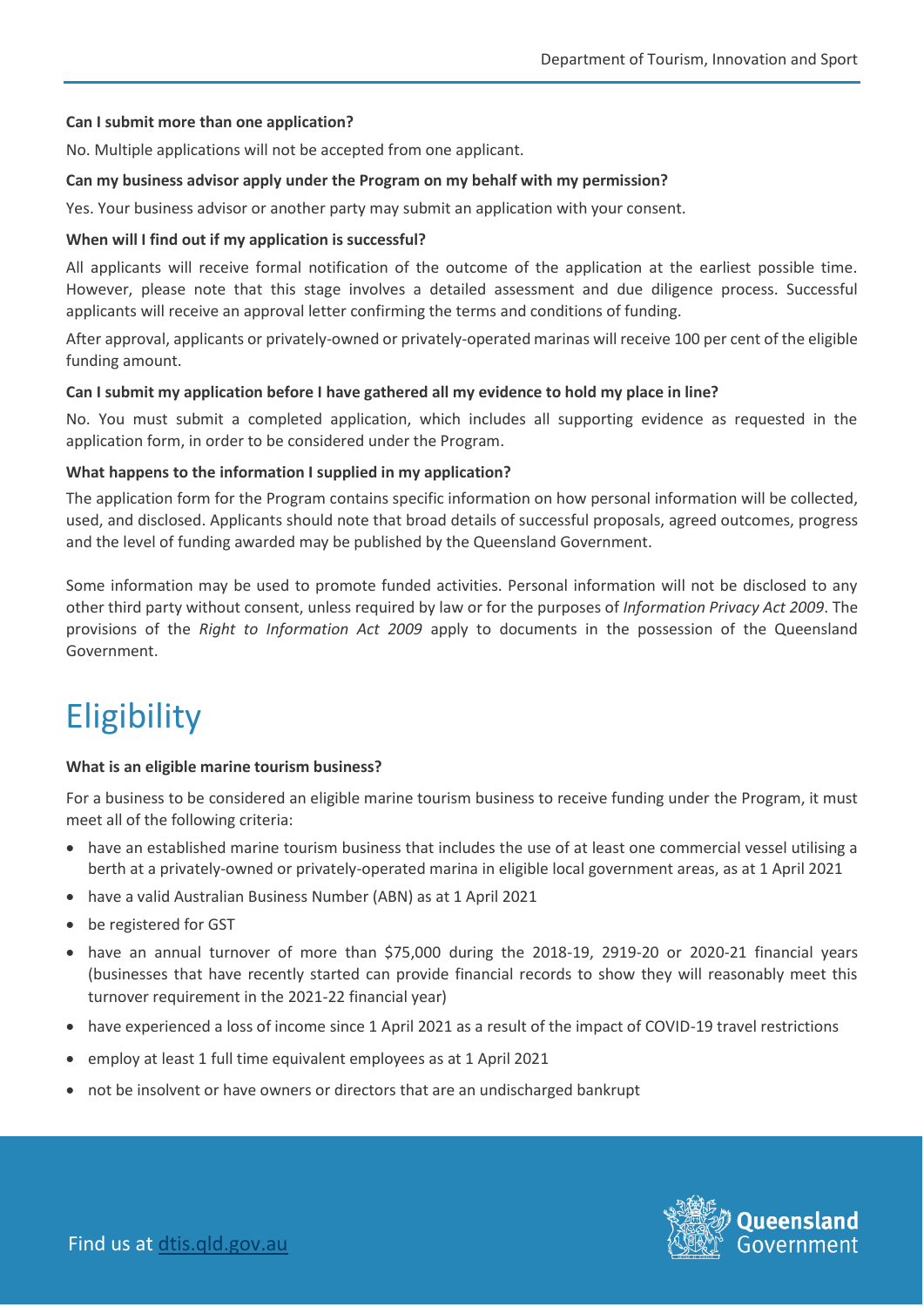• possess a Vessel Certificate of Operation from the Australian Maritime Safety Authority.

#### **If I have more than one business with a different ABN for each, can I receive support for each business?**

Yes, in these circumstances each business under a separate ABN may be eligible for support under the Program provided each business meets all other eligibility criteria.

#### **Can I apply if I have received other Queensland Government grants?**

Yes, you can. If you received the COVID-19 Marine Tourism Rebate in Round 1, you are still eligible to apply under the Program in Round 2.

#### **Do I have to be operating an existing business to be eligible to apply?**

Yes. Your application must be for an existing operating marine tourism business with a valid Australian Business Number as at 1 April 2021.

#### **Can I apply if I am a Sole Trader?**

Yes, provided you meet all of the eligibility criteria.

#### **Can I apply for a grant for more than one marine tourism vessel or more than one berth?**

Yes, the payment is a maximum of \$20 000 (excluding GST) per applicant, regardless of the number of vessels or berths leased at privately-owned or privately-operated marinas. For example, if you operate two marine tourism vessels berthed in a privately-owned or privately-operated marina in eligible local government areas for a total cost of \$30 000, the maximum payment you could receive is \$20 000 (excluding GST).

#### **Can I apply under the Program for marina licence / rental fees?**

Yes, if the evidence through an invoice for the eligible fees or of payment of such eligible fees shows the costs for a berth at a privately-owned or privately-operated marina. For example, if you pay marina licence fees to the Hamilton Island Marina, your evidence needs to show the marina berthing costs as part of your licensing fees charged or that have been paid.

#### **Can I apply under the Program if my current marina fees are paid at a discount rate?**

Yes. Some marinas may be offering discounted berthing fees to their customers due to the impacts of COVID-19. Berthing fees at privately-owned or privately-operated marinas in eligible local government areas for all or part of the financial year period from 1 July 2021 to 30 June 2022 are eligible if the berthing fees have been invoiced at a discounted rate.

For example, if berthing fees at a privately-owned or privately-operated marina in eligible local government areas have been reduced by 20 per cent during the 2021-22 financial year you still need to supply the:

- official marina invoice to be paid; or
- invoice and receipt which details the actual payments you have made.

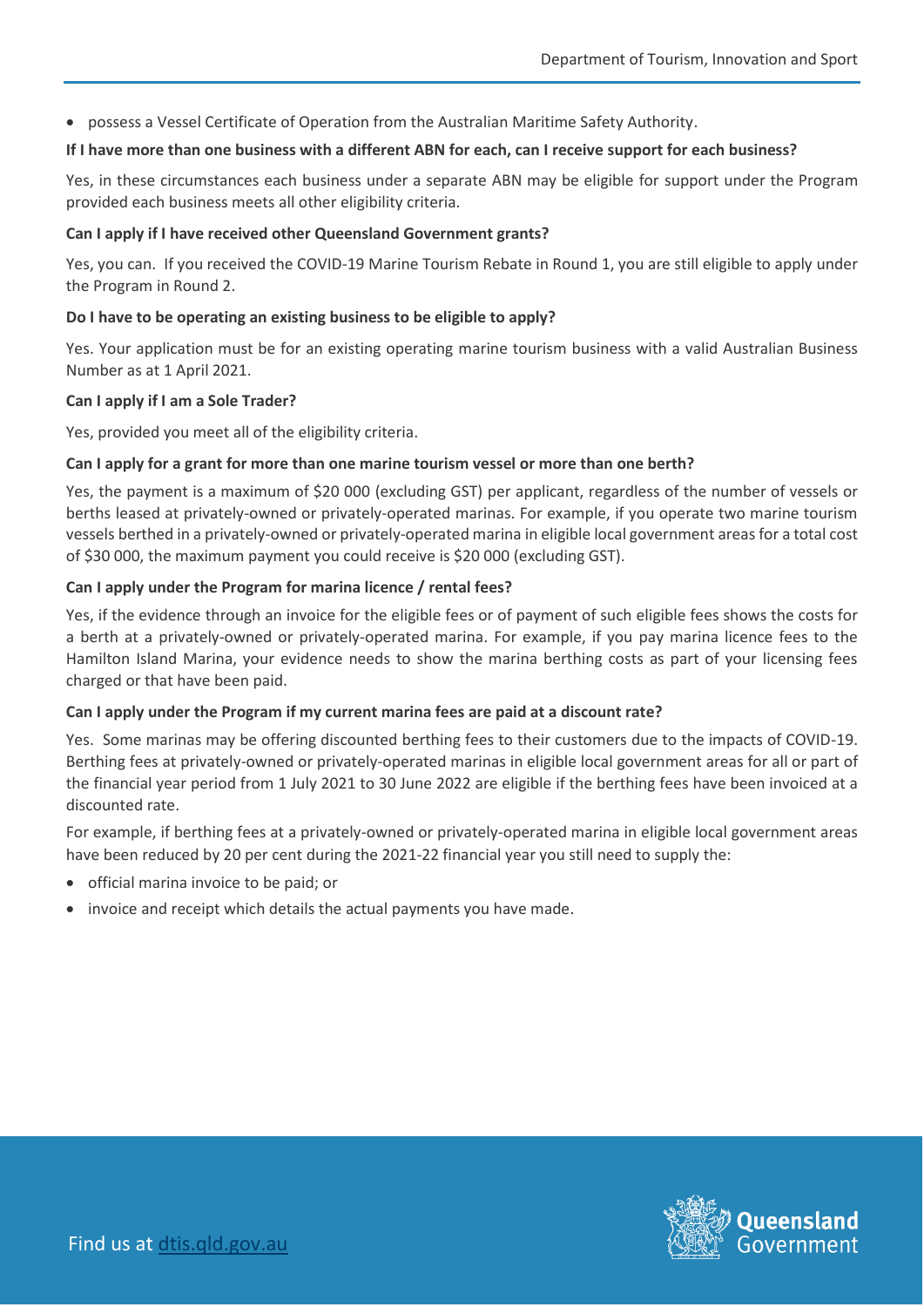#### **Can I apply for the grant for future unpaid marine berthing fees?**

The Program is available as a payment/reimbursement for 2021-22 berthing fees at privately-owned or privatelyoperated marinas in eligible local government areas by the marine tourism business. Payment of berthing fees at privately-owned or privately-operated marinas are eligible from 1 July 2021 to 30 June 2022.

Marine tourism businesses are not required to be invoiced or have paid the entire 12 months berthing fees at a privately-owned or privately-operated marina upfront to 30 June 2022, though if you have paid any berthing fees in advance, those berthing fees are eligible for the support. For example, if you currently pay berthing fees on a monthly basis and you decide to pay for the full year to 30 June 2022, the marine tourism business would be eligible to apply for these berthing fees.

### Documentation required

The applicant will need to complete the online application form and attach evidence of berthing fees at a privatelyowned or privately-operated marina in eligible local government areas in 2021/22 including:

#### **For seeking reimbursement for berthing fees already paid by the applicant**

The invoice/s and receipt/s from the privately-owned or privately-operated marina, with reimbursement up to a maximum of \$20,000 (excluding GST), will need to be evidenced. The payment will be made directly to the applicant's nominated bank account.

#### **For seeking payment of marina invoice up to maximum eligible berthing fees**

The invoice/s from the privately-owned or privately-operated marina for the eligible fees, with payment up to a maximum of \$20,000 (excluding GST) will need to be provided. The payment will be made directly from QRIDA to the marina on behalf of the applicant to the nominated bank account of the marina.

The payment of the portion of the invoice/s from the privately-owned or privately-operated marina that exceed the eligible fees will be the sole responsibility of the approved applicant.

#### **Marine Tourism Operator certification**

The application form will require the applicant to attach a copy of their Vessel Certificate of Operation from the Australian Maritime Safety Authority and a copy of either their Permit to Operate on the Great Barrier Reef from the Great Barrier Reef Marine Park Authority or their Permit to Operate on a Queensland Marine National Park from Queensland Parks and Wildlife Service.

#### **Does my business have to be located in Queensland?**

Yes. The business must be headquartered in Queensland and have paid berthing fees at a privately-owned or privately-operated marina in eligible local government areas during the financial year period from 1 July 2021 to 30 June 2022.

To demonstrate your business is located in Queensland, the 'Main Business Location' of the applicant's ABN must be listed as being in Queensland on the Australian Business Register (ABR) at the time of application, at [www.abr.gov.au.](http://www.abr.gov.au/)

If the ABR listing for the applying business does not list a Queensland address as the main business location, you must provide evidence of a Queensland operation as part of your application.

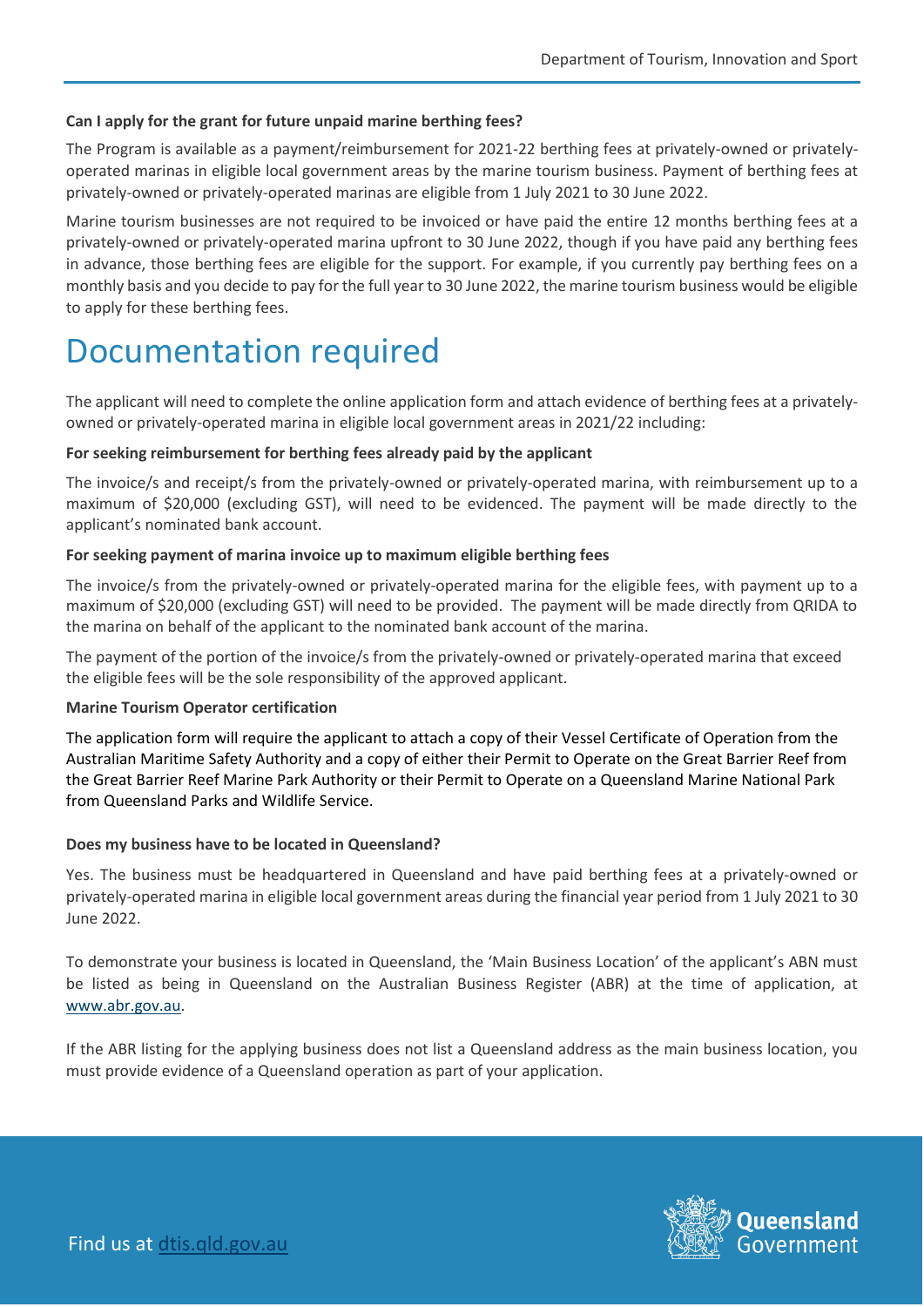Evidence of a Queensland operation may include:

- a copy of the applicant's Australian Securities and Investments Commission (ASIC) Company Statement listing a Queensland address as 'principal place of business'; or
- a letter from the applicant's accountant confirming the business operates from a regional Queensland location.

#### **Do I need to be registered for GST?**

Yes. The business must be registered for GST as at 1 April 2021 to be eligible for funding under the Program. All businesses that have an annual turnover of \$75,000 or greater are required to register for GST. If your business is not registered for GST visit [www.ato.gov.au/Business/GST/Registering-for-GST](http://www.ato.gov.au/Business/GST/Registering-for-GST) to find out more.

The Queensland Government recommends you seek independent professional advice before registering for GST.

#### **Will I be reimbursed for GST spent?**

No. Support is not subject to the GST. Therefore, GST is not payable and grant funding will not compensate for any GST spent by the business. The support amount is GST exempt.

#### **How is the marine tourism assistance paid?**

After approval, applicants or privately-owned or privately-operated marinas will receive 100 per cent of the eligible funding amount approved as payment to the nominated bank account.

Where the eligible fees are:

- being paid directly to the marina, this will be directly to the marina's nominated bank account; or
- if seeking reimbursement of eligible berthing fees paid, then this will be to the nominated bank account in the name of applicant.

#### **What are my tax obligations?**

Payments are treated as assessable income for tax purposes, unless exempted by law. The Queensland Government recommends you seek independent professional advice on your tax obligations.

#### **How will my application be assessed?**

All applications will be reviewed against the eligibility criteria to determine compliant applications.

Compliant applications will be assessed and approved by the Queensland Rural and Industry Development Authority to determine the amount of funding allocated to the applicant against the available funding.

### Audit requirements

#### **Do I need to retain documentation?**

Yes, approved applicants will need to retain documentation for the Program audit purposes.

Marine tourism businesses may be surveyed six months after the completion of the Program.

The administration of the Program allows the Queensland Government to validate and check the authenticity of applications and the applicant's details at any time.

Applicants who are awarded the support must refund the support to the Queensland Government if the support is subsequently found to be based on an invalid application.